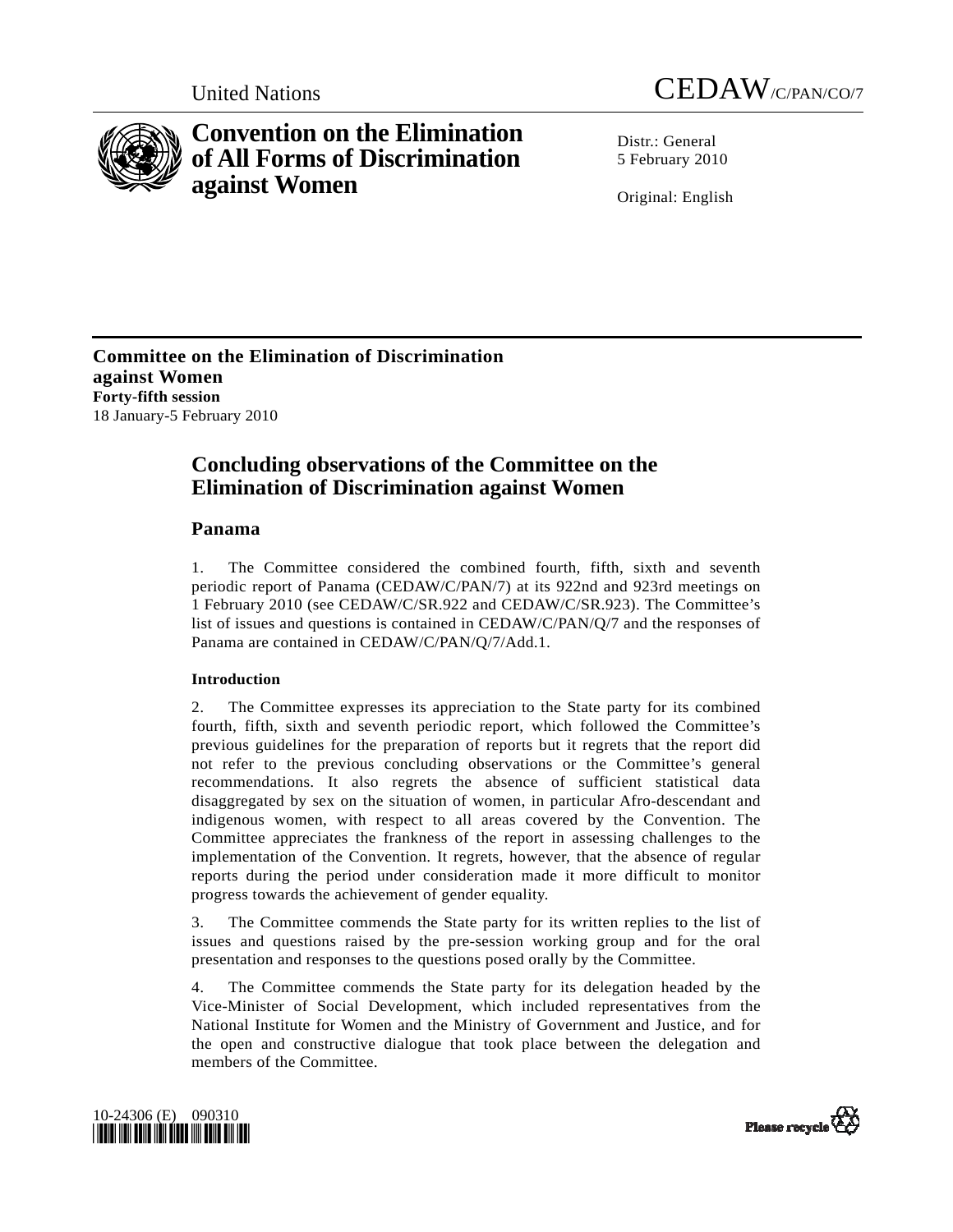#### **Positive aspects**

5. The Committee welcomes the ratification by the State party of the Optional Protocol to the Convention in 2001.

6. The Committee also welcomes the adoption of Law No. 4 of 29 January 1999, which established equal opportunities for women and is based on, inter alia, the principles of the prohibition of discrimination on the grounds of sex and gender, equality before the law and the condemnation of any kind of violence against women.

7. The Committee further welcomes the adoption of a number of legislative measures aimed at promoting the advancement of women and gender equality, including legislative amendments in the areas of electoral law, penal law, employment and education. It also welcomes a number of programmes, policies and plans, including the National Plan for Preventing and Addressing Domestic Violence and for Civil Coexistence, aimed at promoting the advancement of women.

8. The Committee commends the establishment, in 2009, of the National Institute for Women, whose mandate is to coordinate and monitor compliance with issues relating to equal opportunities for women and to encourage greater national awareness of the issue of gender inequality.

9. The Committee welcomes the ratification by the State party, in 2004, of the Protocol to Prevent, Suppress and Punish Trafficking in Persons, Especially Women and Children, supplementing the United Nations Convention against Transnational Organized Crime.

#### **Principal areas of concern and recommendations**

10. **While recalling the obligation of the State party to implement all the provisions of the Convention systematically and continuously, the Committee views the concerns and recommendations identified in the present concluding observations as requiring the priority attention of the State party. Consequently, the Committee calls upon the State party to focus on those areas in its implementation activities and to report on action taken and results achieved in its next periodic report. It also calls upon the State party to submit the present concluding observations to all relevant ministries and other Government structures at all levels, Parliament and the judiciary in order to ensure their effective implementation.**

#### **Parliament**

11. **While reaffirming that the Government has the primary responsibility and is particularly accountable for the full implementation of the State party's obligations under the Convention, the Committee stresses that the Convention is binding on all branches of the Government and invites the State party to encourage its national Parliament, in line with its mandate and procedures, where appropriate, to take the necessary steps with regard to the implementation of these concluding observations and the Government's next reporting process under the Convention.**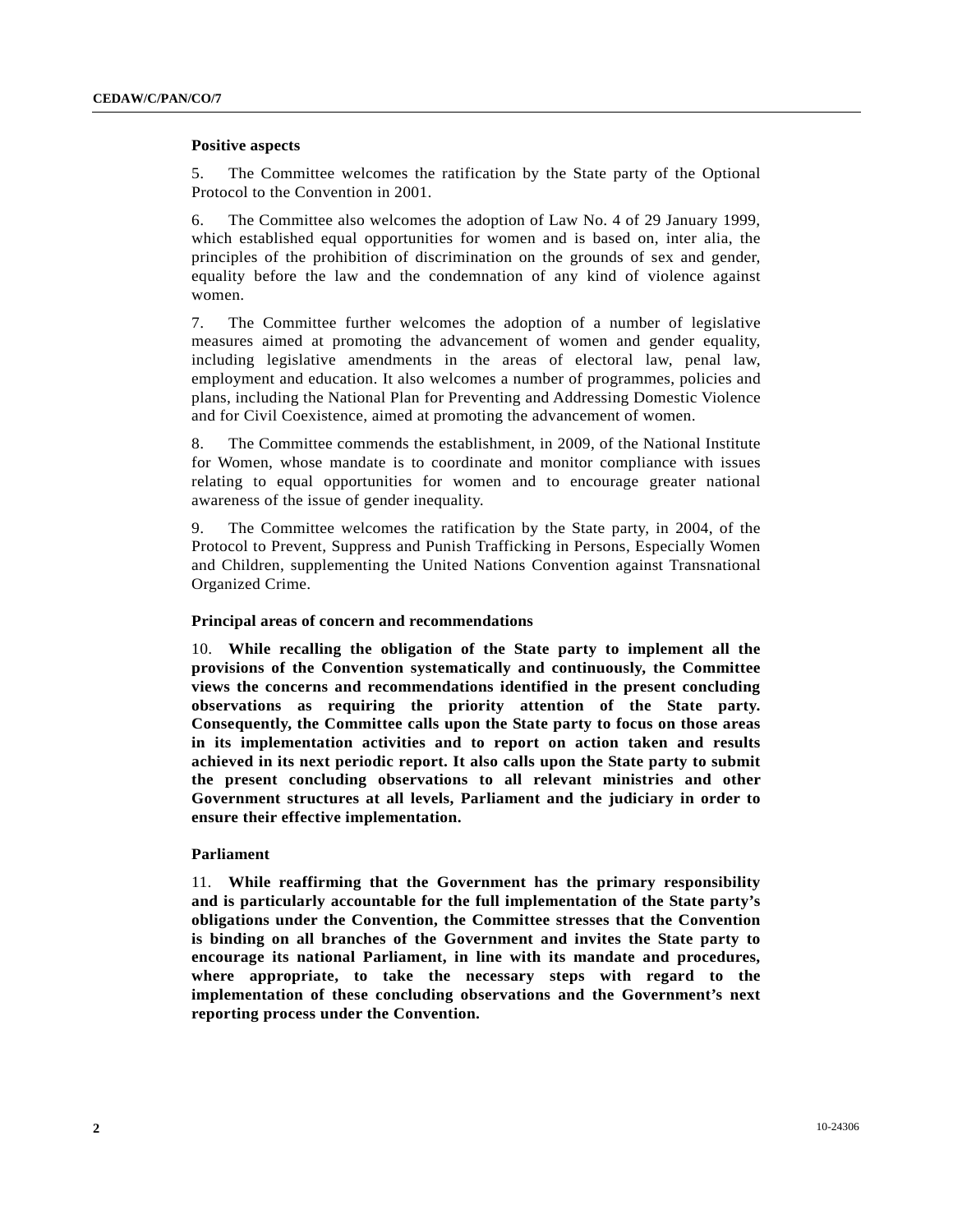## **Legal framework for equality, non-discrimination and a definition of discrimination**

12. The Committee welcomes Law No. 4 of 1999 and the incorporation into domestic law of a definition of discrimination in line with the Convention. The Committee also welcomes the large number of laws that have been put in place in the State party to promote gender equality and non-discrimination. However, the Committee regrets that many of these laws have not been effectively implemented in practice. While welcoming further discussions about femicide in the State party, the Committee is concerned that it has not been sufficiently addressed in criminal and other laws and that there is no reliable data on femicides in the State party.

13. **The Committee recommends that the State party take all necessary measures and allocate sufficient resources to implement, both de jure and de facto, all legal measures aimed at guaranteeing gender equality and non-discrimination. In this regard, it calls upon the State party to allocate sufficient financial and human resources to monitor and evaluate the implementation of these legal measures. The Committee also urges the State party to take measures to address femicide in the Criminal Code and other relevant laws within a clear time frame, and to collect reliable data on femicides.**

#### **Visibility of the Convention and Optional Protocol**

14. While noting the progress achieved by the State party in strengthening gender equality and women's rights in Panama, particularly by enacting anti-discrimination legislation, the Committee regrets the insufficient information provided on women's use of existing complaints mechanisms and the insufficient knowledge of the Convention and the Optional Protocol among all branches of the Government, the judiciary, law enforcement officers and women themselves.

15. **The Committee calls upon the State party to undertake all necessary measures to ensure that the provisions of the Convention are sufficiently known and applied by all branches of Government and the judiciary as a framework for all laws, court decisions and policies on gender equality and the advancement of women. It recommends that the State party raise awareness of the Convention among women themselves, particularly rural and indigenous women. The Committee also recommends that the State party make the Convention an integral part of the legal education of public officers, to ensure that the spirit, objectives and provisions of the Convention become well known and regularly used in judicial processes. It further recommends that the State party take all appropriate measures to make the provisions of the Convention and the Optional Protocol part of the educational system, at all levels and available in the different indigenous languages, so that they are accessible to all women and girls.**

#### **Temporary special measures**

16. The Committee is concerned that temporary special measures are not systematically used in the State party as a necessary strategy for accelerating the achievement of de facto equality between women and men in all areas of the Convention. The Committee is also concerned that the lack of a clear understanding of temporary special measures and the reason for their application in line with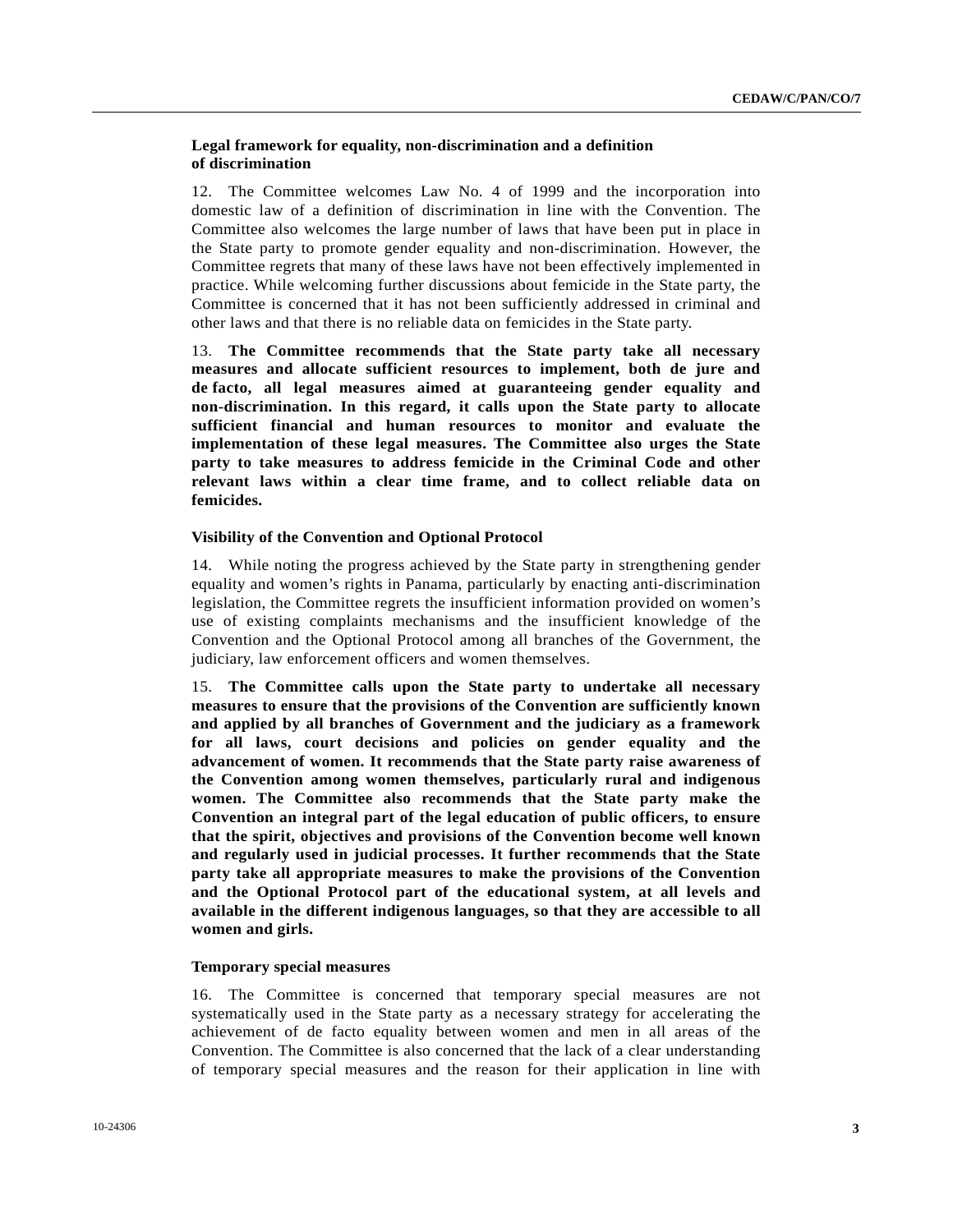article 4, paragraph 1, of the Convention, which is directly applicable in the State party, is hindering the realization of women's de facto equality with men.

17. **The Committee encourages the State party to introduce specific legislation providing for the adoption of temporary special measures in accordance with article 4, paragraph 1, of the Convention and the Committee's general recommendation No. 25 in order to accelerate the realization of women's de facto equality with men in areas in which women are underrepresented or disadvantaged. The Committee recommends that the State party raise public awareness about the direct applicability of article 4, paragraph 1, of the Convention, as well as about the importance of temporary special measures in accelerating the process of achieving gender equality.**

#### **National machinery for the advancement of women**

18. The Committee welcomes the establishment of new institutional structures and mechanisms for the advancement of women such as the National Institute for Women, the National Directorate of Women and the National Women's Council, which have responsibility for promoting equality and addressing multiple forms of discrimination. However, it is concerned about the level of coordination of the work of these different bodies and the possible overlap in their work. The Committee is also concerned that the national machinery for the advancement of women may not have sufficient human and financial resources for its effective functioning.

19. **The Committee recommends that the State party strengthen the existing machinery for gender equality by providing it with adequate visibility, power and human and financial resources at all levels, in order to increase its effectiveness and enhance its capacity to coordinate and monitor actions at the national and local levels for the advancement of women and the promotion of gender equality. It also recommends that the State party establish clear functions for each of the institutions in charge of promoting gender equality and the advancement of women.**

#### **Non-governmental organizations**

20. While welcoming the presence of an active civil society in the State party, the Committee is concerned about the limited cooperation of the authorities with non-governmental organizations, in particular women's associations, in the implementation of the Convention. The Committee expresses concern at the apparent lack of understanding on the part of the State party about the key role of these organizations with respect to the implementation of the Convention and the promotion of gender equality.

21. **The Committee urges the State party to cooperate more effectively and in a systematic manner with non-governmental organizations, in particular women's associations, in the implementation of the Convention. The Committee further recommends that the State party consult with non-governmental organizations during the preparation of the next periodic report.**

#### **Stereotypes**

22. The Committee reiterates its concern about the persistence of traditional stereotypes regarding the roles and responsibilities of women and men in the family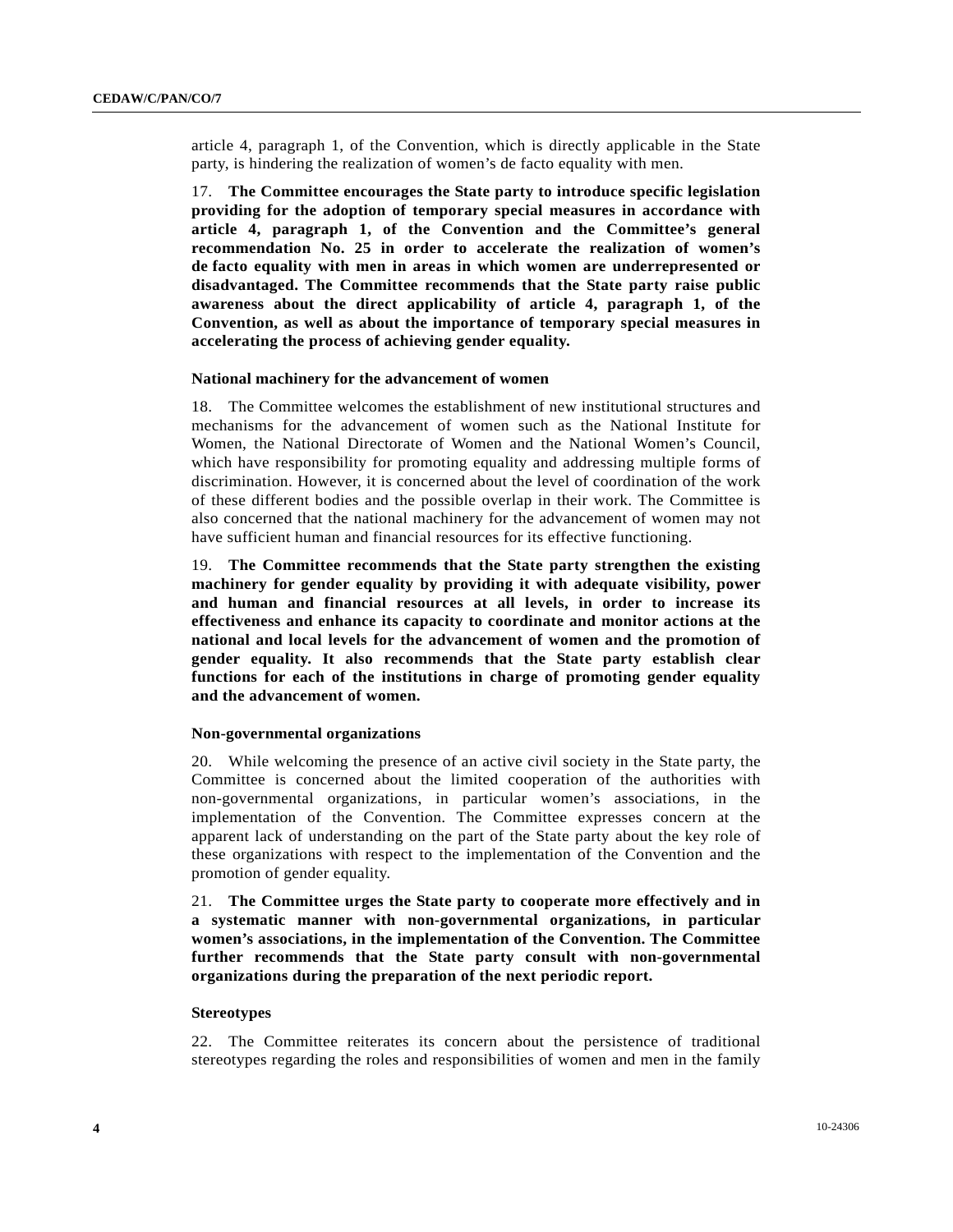and society, which represents a significant impediment to the implementation of the Convention and constitutes a serious obstacle to women's enjoyment of their human rights. Furthermore, the Committee is gravely concerned that, as acknowledged by the delegation, certain groups of women, in addition to being affected by gender stereotypes, face multiple forms of discrimination and violence on grounds such as sexual orientation and gender identity. In this regard, the Committee notes that the communication media in the State party reinforce images of women as sex objects and also contribute to different ethnic prejudices.

23. **The Committee urges the State party to increase its efforts to design and strengthen comprehensive awareness-raising programmes to foster a better understanding of, and support for, equality between women and men at all levels of society. Such efforts should aim to modify stereotypical attitudes and cultural norms about the responsibilities and roles of women and men in the family, workplace, political life and society, as required under articles 2 (f) and 5 (a) of the Convention. The Committee also urges the State party to transform its recognition of the problem of multiple forms of discrimination into an overall strategy for eliminating gender stereotypes relating to women in general and, in particular, to discrimination against women as specified in paragraph 22. This strategy could include awareness-raising programmes in school curricula, the training of teachers and the sensitization of the media and the public at large, including actions specifically targeting men and boys.**

#### **Women in prison**

24. The Committee is concerned at the difficult situation faced by women in prison, particularly with regard to their access to adequate health facilities and services. The Committee notes with concern that many women deprived of liberty face the harmful consequences of overcrowding, which limits the effective realization of their basic rights. It is deeply concerned at the discrimination faced by these women and at allegations of physical, verbal and sexual abuse committed against them by police officers.

25. **The Committee urges the State party to ensure the provision of adequate health facilities and services for all women deprived of liberty in the country. It also calls upon the State party to take all appropriate measures to protect women against the negative effects of overcrowding in prisons and to step up its efforts to provide professional training and conduct awareness-raising campaigns for all professionals working with women deprived of liberty. The Committee also calls upon the State party to investigate cases of abuses committed by police officers and punish the perpetrators of such crimes.**

#### **Violence against women**

26. The Committee welcomes the National Plan for Preventing and Addressing Domestic Violence and for Civil Coexistence, in place since 2004, as an instrument for overcoming legal, institutional and sociocultural barriers and addressing the multiple dimensions of domestic violence. It also welcomes the recent approval of modifications to the Criminal Code and the Criminal Procedure Code that provide new protective measures relating to domestic violence, and appreciates that the current Administration is committed to preventing and addressing the problem of domestic violence. However, the Committee is concerned at the high prevalence of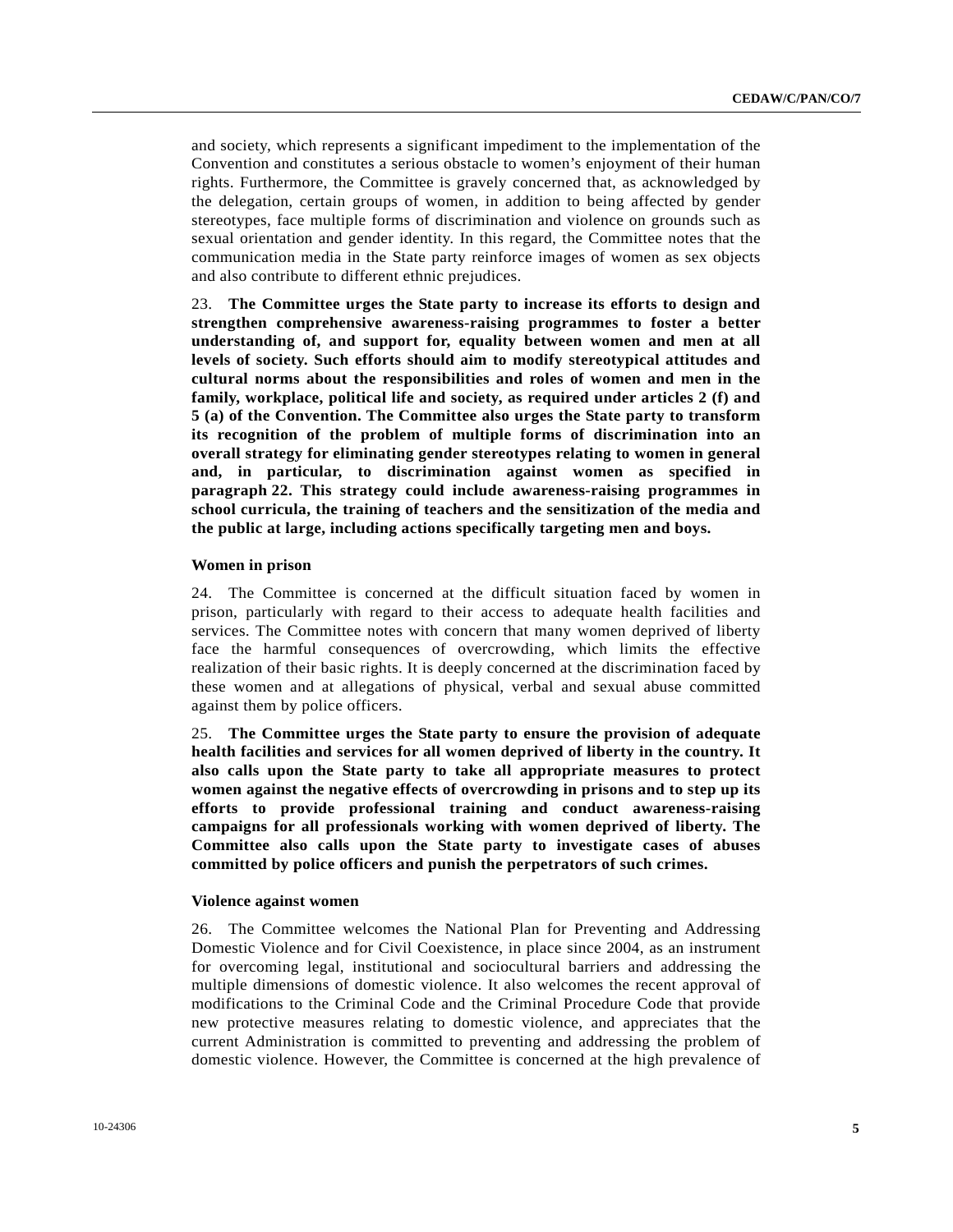cases of violence against women in the State party and at the lack of adequate services and protection for victims of violence, the lack of reporting mechanisms available to victims and the absence of awareness campaigns to educate women about their rights.

27. **The Committee urges the State party to step up its efforts to effectively implement existing legislative measures and address all forms of violence against women, including domestic violence, taking into account the Committee's general recommendation No. 19. It also urges the State party to undertake educational and public-awareness programmes through the media to convey the message that all forms of violence against women, including domestic violence, are unacceptable.**

28. The Committee also notes with concern that girls are unprotected from corporal punishment and abuse when such conduct is considered to represent a disciplinary measure.

29. **The Committee, in line with the recommendations of the Committee on the Rights of the Child, urges the State party to include in its legislation the prohibition of all forms of corporal punishment of children, particularly of girls. It also recommends that the State party raise awareness of the negative consequences of disciplinary measures on the psychosocial development of girls.**

## **Trafficking and sexual exploitation**

30. The Committee, while welcoming the efforts made by the State party to investigate the factors, fundamental causes and repercussions associated with trafficking in persons and the exploitation of female prostitution, notes with concern the large number of trafficked women and girls in the State party and the very low number of perpetrators who have been prosecuted and punished. The Committee regrets a lack of data from the State party regarding trafficking and sexual exploitation of women and girls and is concerned about the comprehensiveness of the new legal framework and its implementation.

31. **The Committee calls on the State party to intensify its efforts to combat all forms of trafficking in women and girls. It also calls on the State party to collect and analyse data from the police and international sources, prosecute and punish traffickers, ensure the protection of the human rights of trafficked women and girls and provide for their rehabilitation. The Committee further calls on the State party to ensure that trafficked women and girls receive adequate support so that they are able to testify without fear against their traffickers. It encourages the State party to develop awareness-raising programmes, widen research on the root causes of trafficking, provide comprehensive training to, inter alia, judges, lawyers, criminal justice officers, health-care providers and law enforcement officials in all matters concerning sexual exploitation and trafficking, and strengthen bilateral and multilateral cooperation with neighbouring States. The State party is requested to report on the implementation of the new legislation on trafficking, especially with respect to the prosecution of traffickers.**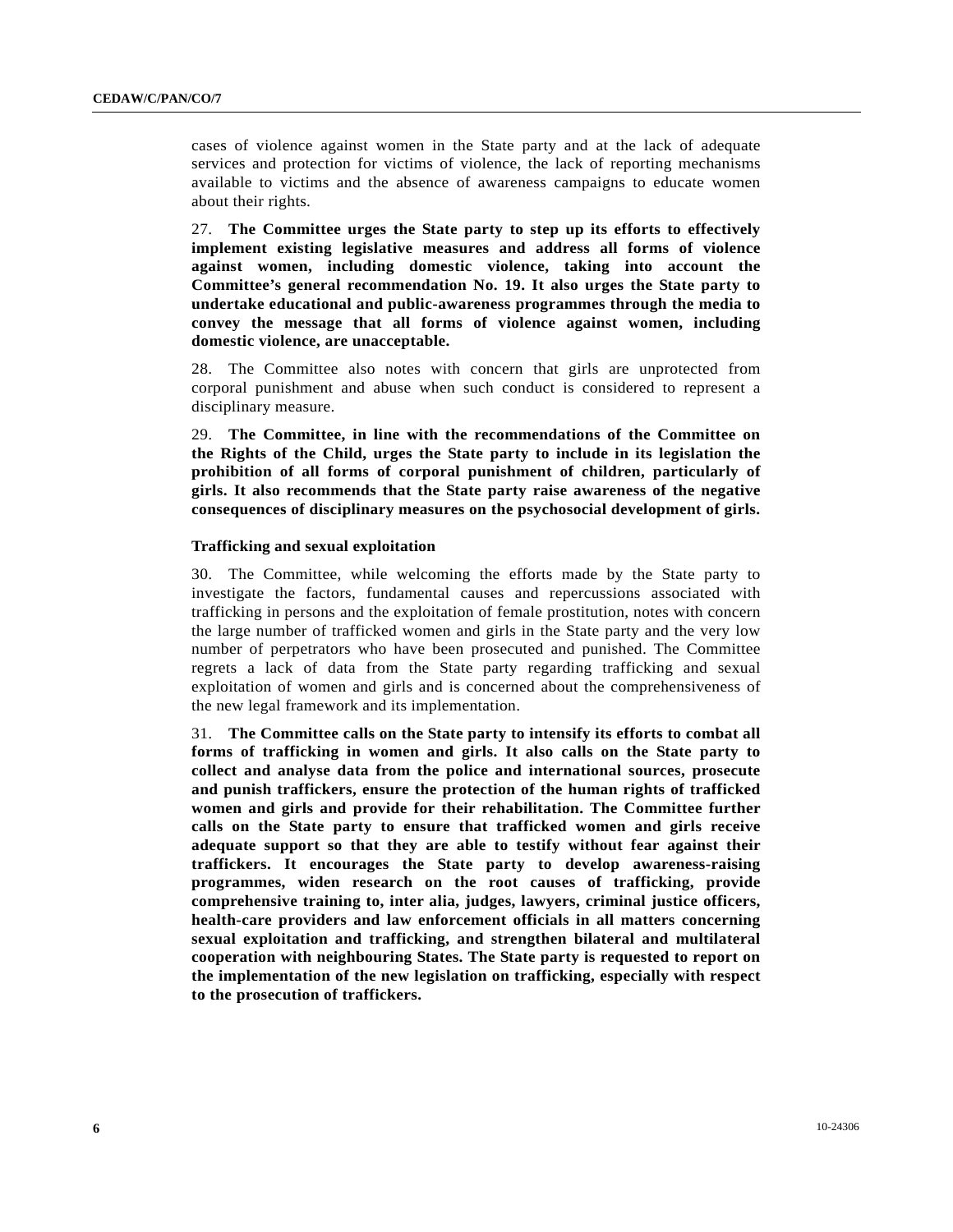## **Political participation and participation in public life**

32. While welcoming Law No. 22 of 14 July 1997, which amended the Electoral Code and established, inter alia, that 30 per cent of elective positions be held by women, the Committee is concerned that the steps required to ensure that political parties comply with this quota have not been implemented. It is also concerned at the apparent lack of awareness and interest of political parties in including more women.

33. **The Committee recommends that the State party increase its efforts to effectively implement Law No. 22 and encourage women's participation in political life. The Committee also suggests that the State party establish leadership training programmes for women and carry out awareness-raising campaigns on the importance of women's participation in decision-making.**

#### **Education**

34. The Committee, while welcoming efforts by the State party to eliminate illiteracy, including through campaigns such as "Muévete por Panamá", notes with concern the high level of illiteracy among rural women speaking indigenous languages. The Committee also notes with concern that higher education choices continue to reflect stereotypical notions of appropriate fields of study for women.

35. **The Committee encourages the State party to strengthen its efforts to eradicate illiteracy, in particular among rural women speaking indigenous languages, taking into account the plurality of languages in the country. It also urges the State party to take measures and carry out studies with a view to addressing the root causes of gender discrimination and stereotypical gender roles in the field of education, and encourages the State party to strengthen its efforts to promote the inclusion of women in non-traditional careers.**

36. The Committee is concerned at the large number of girls who drop out of school as a result of early pregnancies and at the lack of surveys or studies relating to this problem. It also regrets that, although there is a legal provision (Law No. 29) mandating the continuation of education for girls during and after pregnancy, there is no effective mechanism in place to ensure compliance with this law.

37. **The Committee recommends that the State party carry out studies or surveys to analyse the main causes of early pregnancies in the country and implement programmes or plans to promote the continuation of studies for girls who become pregnant. It also recommends that a strategy for monitoring compliance with Law No. 29 be implemented in the short term to make it easier for pregnant girls to complete their schooling.**

#### **Employment**

38. The Committee notes with concern that, despite the high level of education in Panama, many women continue to suffer from higher rates of underemployment and unemployment, including in rural areas, and that women are segregated in employment sectors with low wages. The Committee is further concerned at the persistence of a salary gap in the private sector and at insufficient understanding of the principle of equal pay for work of equal value, despite the efforts made by the State party to strengthen the institutional capacity for gender mainstreaming. The Committee also notes with concern that the legal protection of pregnant workers and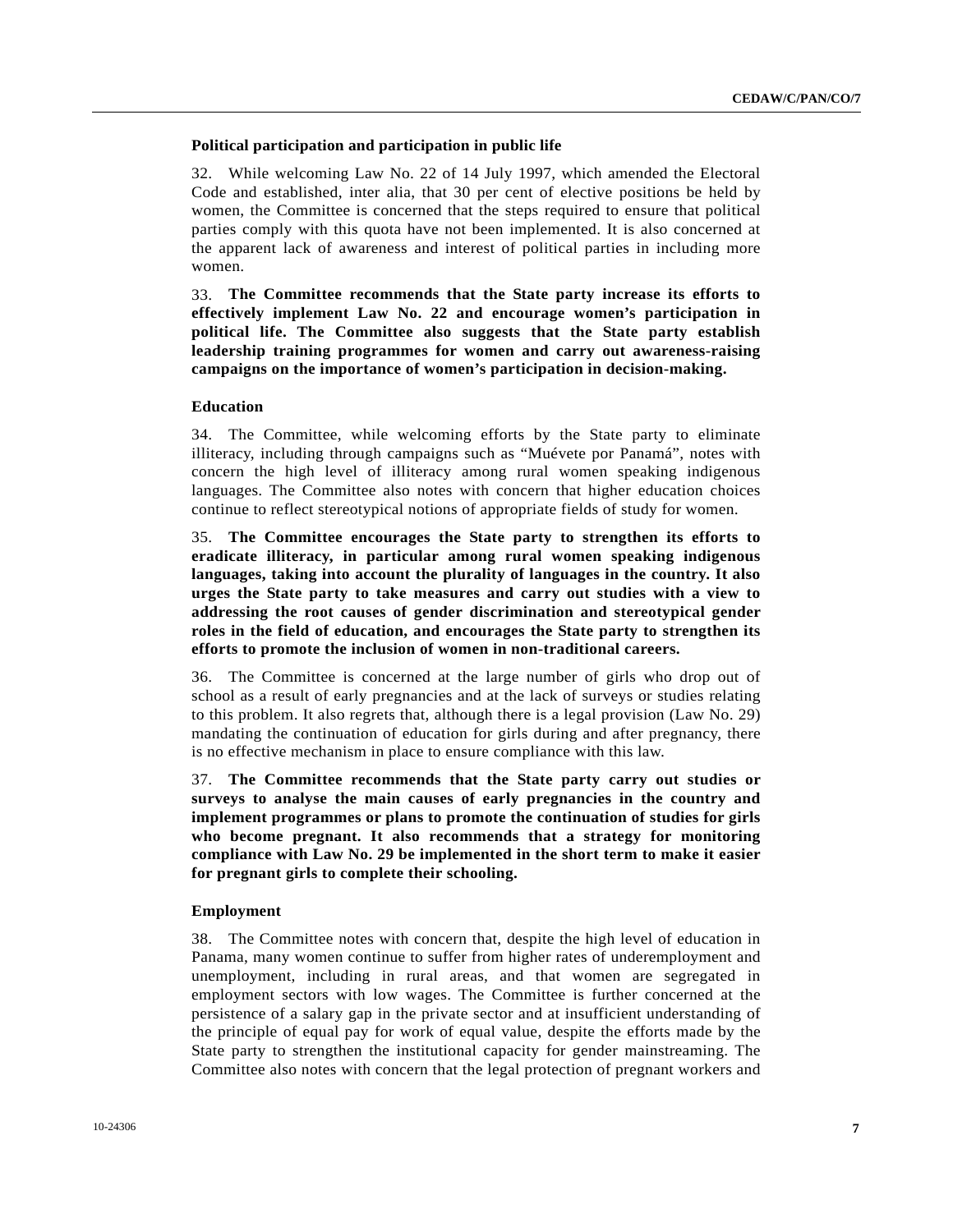those facing sexual harassment is inadequate and is also concerned at the high level of child labour among girls in the State party.

39. **The Committee calls on the State party to take the necessary measures to eliminate discrimination in employment and occupational segregation. The Committee urges the State party to enact appropriate legislation and measures that will guarantee the principle of equal pay for work of equal value, in line with article 11 (d) of the Convention and Convention No. 100 of the International Labour Organization. The Committee requests that the State party include in its next periodic report sex-disaggregated data on child labour, wages, and pension and social security rights. The Committee also urges the State party to introduce efficient measures to combat sexual harassment and guarantee maternity rights.** 

#### **Health**

40. The Committee is concerned at the State party's insufficient recognition and protection of women's sexual health and reproductive rights, in particular with regard to the delay in the debate over draft law No. 442 on sexual and reproductive health. It regrets the lack of access to information on health-care services provided to adolescent girls, particularly in rural areas, as well as the high number of early pregnancies. Furthermore, the Committee is concerned at the lack of a holistic and life-cycle approach to the health of women in the State party.

41. **The Committee urges the State party to take the necessary steps to overcome the stalemate surrounding draft law No. 442 and to promulgate it as soon as possible. The Committee also urges the State party to improve family planning and reproductive health programmes and policies designed to give women and adolescent girls, in particular in rural areas, effective access to information on health-care services, including reproductive health-care services and contraception, in accordance with the Committee's general recommendation No. 24 on women and health and the Beijing Declaration and Platform for Action. The Committee also recommends that the State party step up its efforts to incorporate age-appropriate sex education in school curricula and organize information campaigns aimed at preventing teenage pregnancies. It further recommends that the State party undertake a holistic and life-cycle approach to women's health that includes an intercultural focus.**

42. The Committee notes with concern the high rate of maternal mortality in the State party, caused mainly by the lack of provision of appropriate medical care, in particular to rural and indigenous women and adolescents girls. The Committee is further concerned that, owing to difficulties in enforcing existing legislation in the State party, many women are unable to obtain a legal abortion and are therefore forced to resort to an illegal abortion. The Committee is also concerned at the lack of programmes that include measures to raise victims' awareness of the importance of seeking medical treatment after a sexual assault and reporting the incident.

43. **The Committee urges the State party to improve access to health services for all women and in particular for the most vulnerable groups of women, such as indigenous, Afro- and Asian-descendant women. It also urges the State party to adopt without delay effective measures to resolve the problem of the high rate of maternal mortality by guaranteeing adequate prenatal, childbirth, and post-natal care and ensuring access to health-care facilities and medical**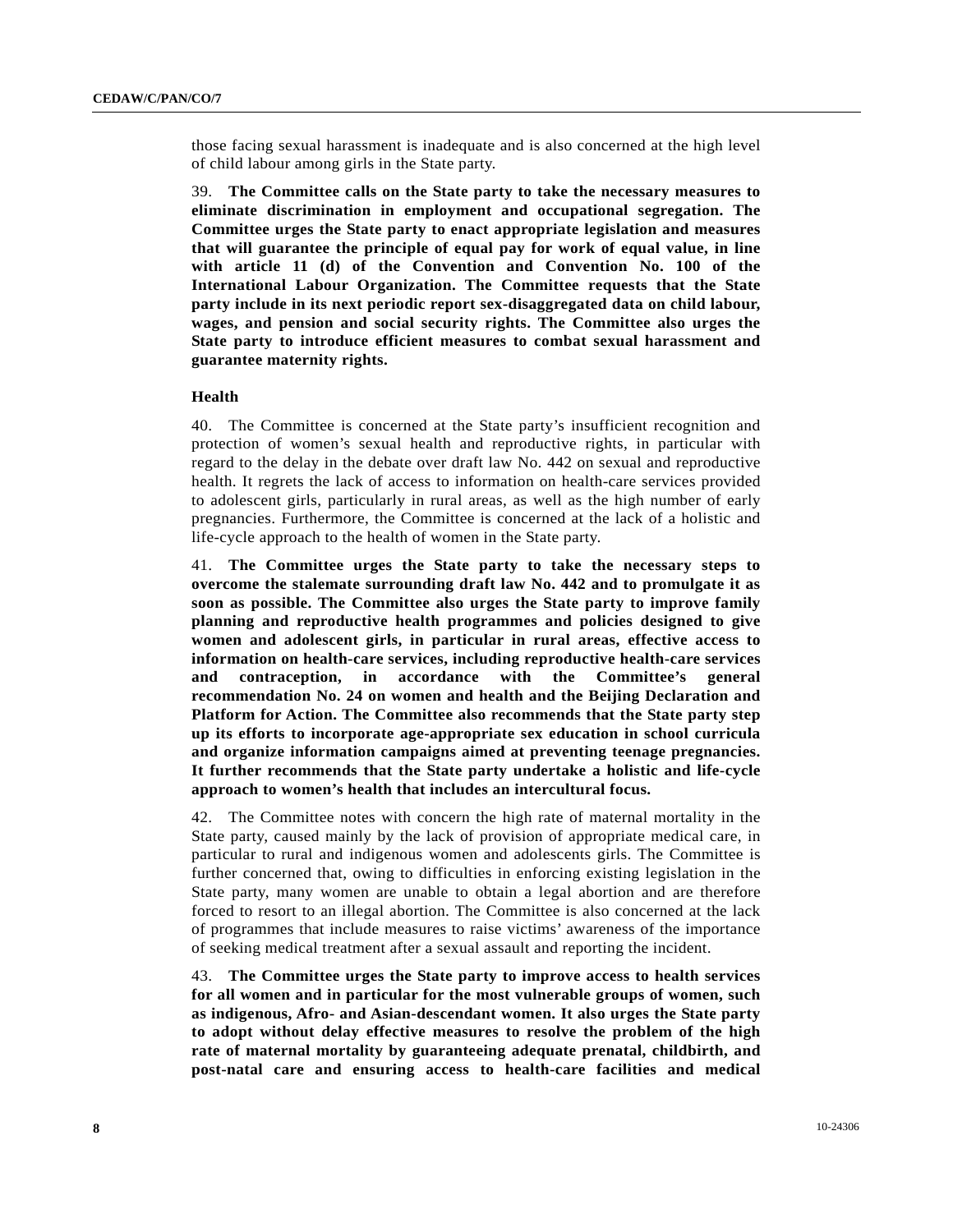**assistance provided by trained workers in all parts of the country, particularly in rural areas. The Committee urges the State party to adopt regulations aimed at enforcing existing legislation on women's right to abortion and to give women access to high-quality services for the treatment of complications resulting from unsafe abortions. It invites the Ministry of Health to undertake a thorough investigation or study of unsafe abortions and their impact on women's health, in particular those resulting in maternal mortality, which will serve as the basis for legislative and policy action. It also urges the State party to facilitate a national dialogue on women's right to reproductive health, including on the consequences of restrictive abortion laws. It further recommends that the State party establish programmes that include measures aimed at raising victims' awareness of the importance of seeking medical treatment after an assault and reporting the incident.** 

44. The Committee regrets the lack of information available on the issue of HIV/AIDS, as well as on the apparent feminization of the disease in the State party, particularly among rural and indigenous women and girls.

45. **The Committee calls on the State party to address the spread of HIV/AIDS, including as a result of the power differential between women and men, which often prevents women from insisting on safe and responsible sex practices. It encourages the State party to strengthen its efforts to raise awareness and educate women and girls about ways of protecting themselves from HIV/AIDS, particularly in rural areas. The Committee also urges the State party to ensure that women and girls are accorded equal rights and access to HIV/AIDS detection and related health-care and social services. The Committee requests the State party to provide information and genderdisaggregated data on the issue of HIV/AIDS in its next periodic report.**

#### **Vulnerable groups of women**

46. While welcoming the State party's initiatives and social programmes aimed at empowering women living in extreme poverty, the Committee is concerned at the persistence of high levels of poverty and the social exclusion of women in Panama, especially rural and indigenous women, as well as obstacles preventing them from enjoying basic rights.

47. **The Committee urges the State party to strengthen initiatives aimed at encouraging women's economic empowerment, keeping in mind the specific situations of different groups of women. The Committee also encourages the State party to establish mechanisms to monitor regularly the impact of social and economic policies on women.** 

48. The Committee regrets the lack of detailed information in relation to vulnerable groups of women, such as refugee women, rural women, older women, women with disabilities and other women facing multiple forms of discrimination.

49. **The State party is invited to provide comprehensive information and statistical data, in its next periodic report, on the situation of vulnerable groups of women, including refugee women, rural women, older women, women with disabilities and other women facing multiple forms of discrimination.**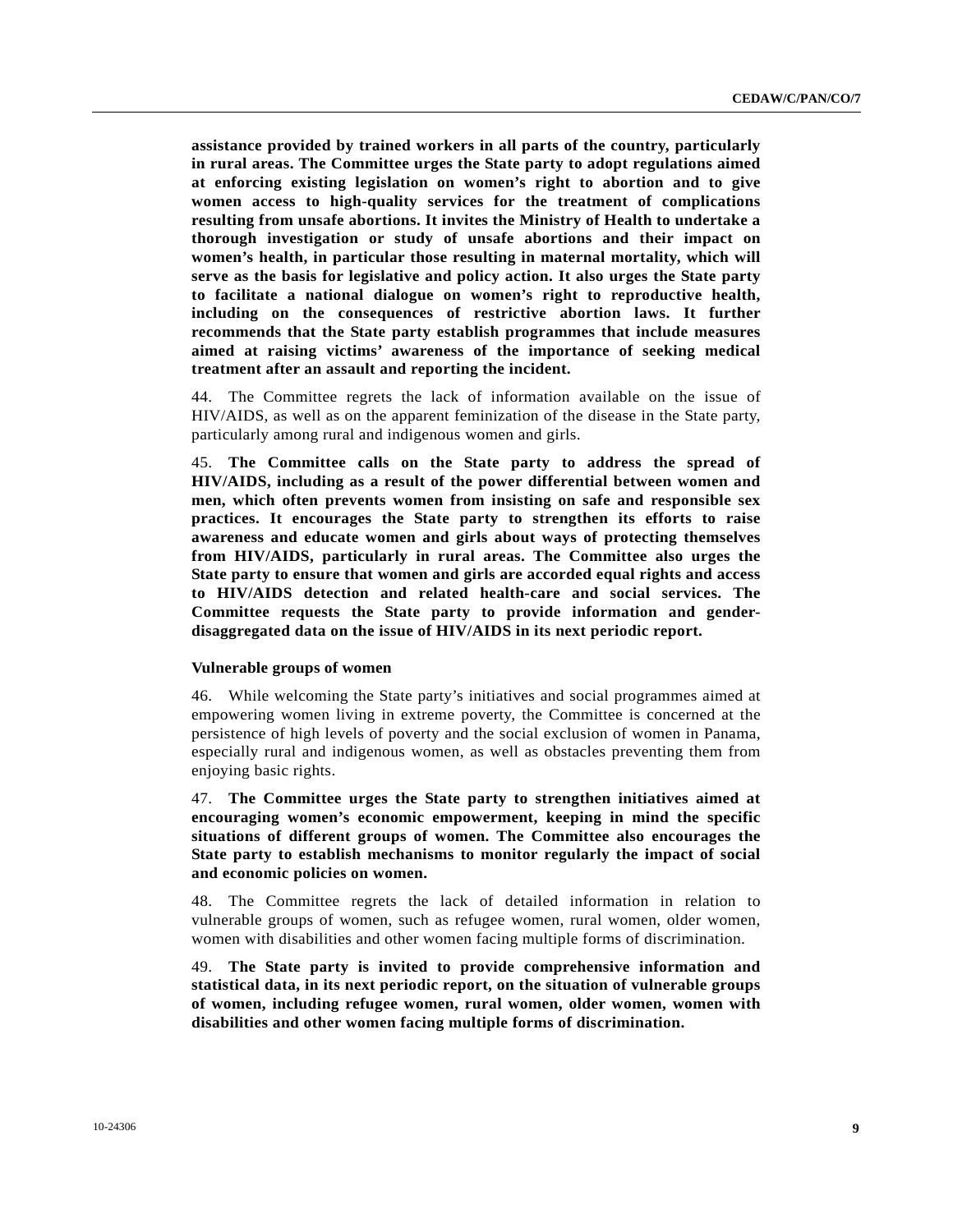#### **Family relations**

50. The Committee is very concerned that the Civil Code continues to contain provisions that discriminate against women in the area of family relations, in particular with respect to the minimum age of marriage. The Committee regrets that the State party has not yet modified the very low minimum age of marriage, which continues to be set at 14 for girls and 16 for boys, in contradiction with article 16, paragraph 2, of the Convention, the Committee's general recommendation No. 21 and article 14 of the Convention on the Rights of the Child. It is also concerned that the equal sharing of marital property upon divorce relates only to tangible property (movable and immovable) and does not include intangible property such as pension and savings funds.

51. **In line with the recommendations of the Committee on the Rights of the Child in its concluding observations on Panama at its thirty-sixth session (CRC/C/15/Add.233), the Committee calls upon the State party to eliminate discriminatory legal provisions in matters relating to family and marriage in order to bring its legislation into line with the Convention. In particular, the Committee urges the State party to raise the minimum age of marriage for both men and women to 18, in line with article 16, paragraph 2, of the Convention, the Committee's general recommendation No. 21 and article 14 of the Convention on the Rights of the Child. It also recommends that the State party take the necessary legislative measures to recognize intangible property, such as pension and savings funds, as part of marital property.**

#### **Data collection and analysis**

52. The Committee welcomes the national efforts to improve the system of data collection and update gender indicators. However, it regrets that these are not fully integrated at the institutional level and that there are still gaps regarding the analysis and use of statistics on gender in the State party. The Committee also regrets the lack of statistical information disaggregated by sex in many areas covered by the Convention.

53. **The Committee recommends that the State party step up its efforts to establish a comprehensive and unified system of sex-disaggregated information in all areas covered by the Convention. The Committee also recommends that the State party include in its next report statistical data and analysis, disaggregated by sex and by rural and urban areas, indicating the impact of measures taken and results achieved in order to illustrate more comprehensively the situation of women in several areas, in particular with respect to the issue of violence. The Committee invites the State party to give special attention to the collection of data in respect of the most vulnerable groups of women, including rural and indigenous women, migrant women and domestic workers, particularly girls.**

#### **Beijing Declaration and Platform for Action**

54. **The Committee urges the State party to utilize fully, in the implementation of its obligations under the Convention, the Beijing Declaration and Platform for Action, which reinforce the provisions of the Convention, and requests the State party to include information thereon in its next periodic report.**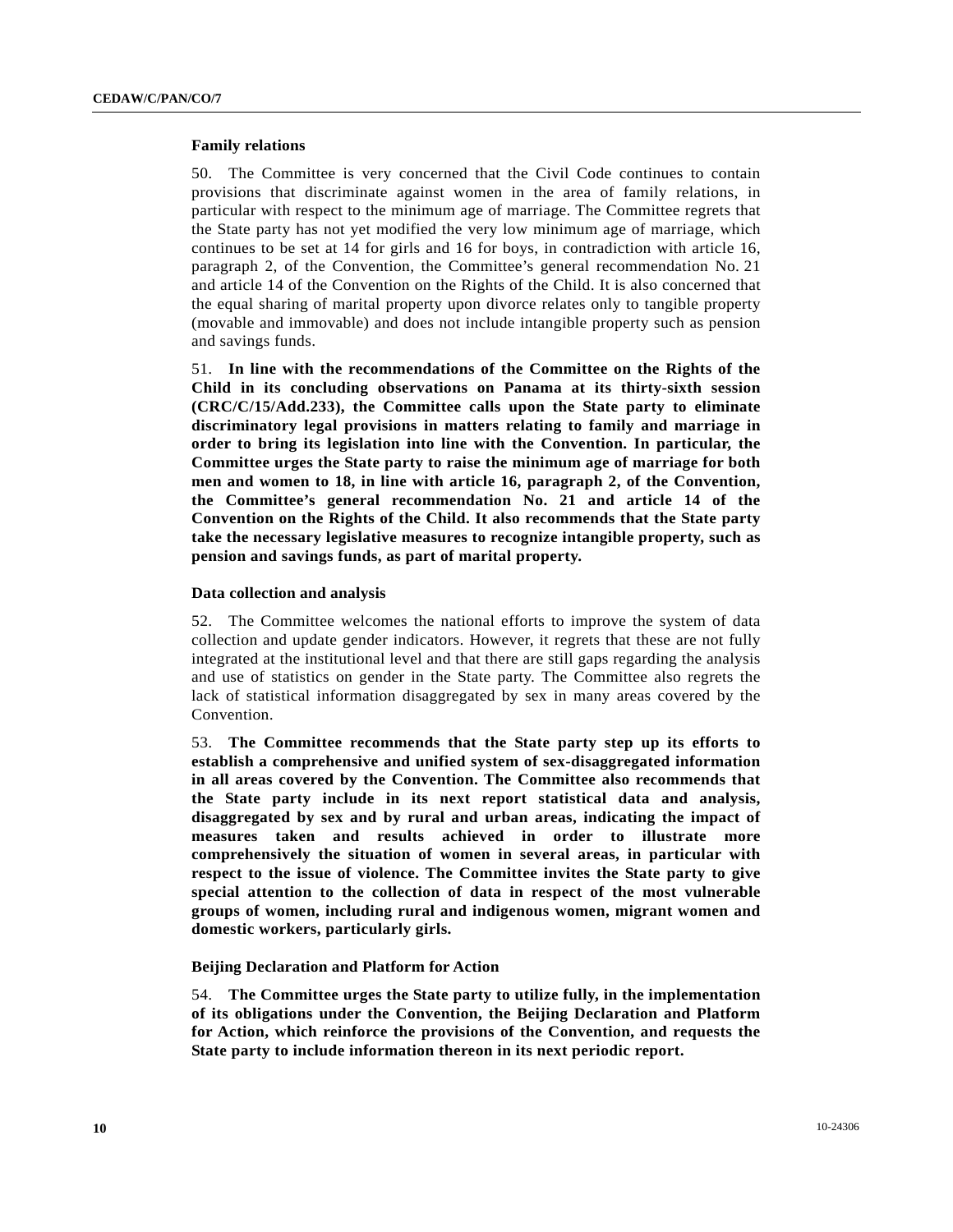**Millennium Development Goals** 

55. **The Committee emphasizes that full and effective implementation of the Convention is indispensable for achieving the Millennium Development Goals. It calls for the integration of a gender perspective and explicit reflection of the provisions of the Convention in all efforts aimed at the achievement of the Goals and requests the State party to include information thereon in its next periodic report.**

#### **Ratification of other treaties**

56. **The Committee notes that States' adherence to the nine major international human rights instruments**[1](#page-10-0) **enhances the enjoyment by women of their human rights and fundamental freedoms in all aspects of life. Therefore, the Committee encourages the State party to ratify the treaties to which it is not yet a party, namely, the International Convention on the Protection of the Rights of All Migrant Workers and Members of Their Families and the International Convention for the Protection of All Persons from Enforced Disappearance.**

#### **Dissemination of the concluding observations**

57. **The Committee requests the wide dissemination in Panama of the present concluding observations in order to make the people, including Government officials, politicians and parliamentarians, and women's and human rights organizations, aware of the steps that have been taken to ensure the de jure and de facto equality of women, as well as the further steps that are required in that regard. The Committee requests the State party to continue to disseminate widely, in particular to women's and human rights organizations, the Convention, its Optional Protocol, the Committee's general recommendations, the Beijing Declaration and Platform for Action and the outcome of the twentythird special session of the General Assembly, entitled "Women 2000: gender equality, development and peace for the twenty-first century".**

#### **Follow-up to concluding observations**

58. **The Committee requests the State party to provide, within two years, written information on the steps undertaken to implement the recommendations contained in paragraphs 13 and 41 above. The Committee also requests the State party to consider seeking technical cooperation and assistance, including advisory services, if necessary and when appropriate, for implementation of the above recommendations.**

<span id="page-10-0"></span>**\_\_\_\_\_\_\_\_\_\_\_\_\_\_\_\_\_\_** 

<sup>1</sup> The International Covenant on Economic, Social and Cultural Rights, the International Covenant on Civil and Political Rights, the International Convention on the Elimination of All Forms of Racial Discrimination, the Convention on the Elimination of All Forms of Discrimination against Women, the Convention against Torture and Other Cruel, Inhuman or Degrading Treatment or Punishment, the Convention on the Rights of the Child, the International Convention on the Protection of the Rights of All Migrant Workers and Members of Their Families, the Convention on the Rights of Persons with Disabilities and the International Convention for the Protection of All Persons from Enforced Disappearance.